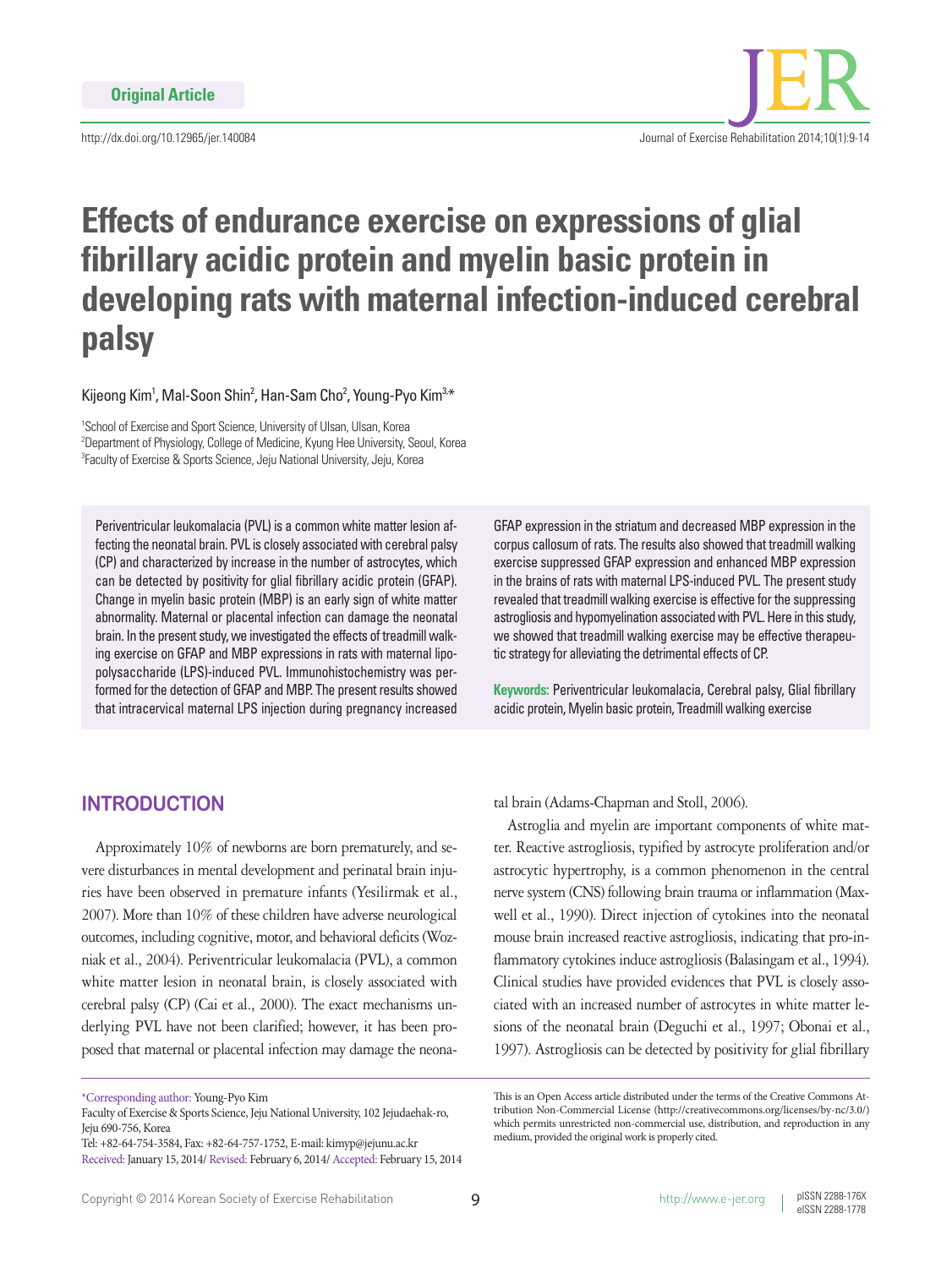acidic protein (GFAP), an intermediate filament protein specific to astrocytes (Deguchi et al., 1997; Obonai et al., 1997). Myelin basic protein (MBP) is the most abundant protein in the myelin sheath (Kurumatani et al., 1998), and a change in the content of MBP is an early sign of white matter abnormality.

Maternal LPS administration increases the number of GFAP-positive astrocytes, decreases MBP expressions and alters microglia immunoreactivity in the brain of offspring (Cai et al., 2000). CP is caused by damage to the white matter, particularly in the periventricular region, of the developing brain (Bell and Hallenbeck, 2002). PVL is strongly correlated with the development of CP (Bejar et al., 1992). Toso et al. (2005) reported that LPS exposure during pregnancy induce inflammatory model of CP in offspring.

It is well known that exercise induces several physiological and biochemical changes in the brain (Chaouloff, 1997; Sutoo and Akiyama, 1996). Running is known to be an important positive stimulus for neurogenesis (Lee et al., 2013; Ra et al., 2002). Physical exercise is also known to enhance neuronal plasticity and alter the transcription levels of various genes, in a manner associated with increased neuronal activity and synaptic remodeling (Tong et al., 2001). Molteni et al. (2002) reported that voluntary physical activity involving the use of a running wheel increases the expressions of hippocampal genes that are associated with neuronal plasticity. In addition, physical exercise has been reported to upregulate the levels of various neuropeptides and neurotrophins, such as neurotensin, substance P, and brain-derived neurotrophic factor (BDNF) mRNA, in the rat hippocampus (Bucinskaite et al., 1996; Kim et al., 2013; Russo-Neustadt et al., 1999).

In the present study, we investigated whether treadmill walking would have a protective effect on astrogliosis and hypomyelination in rats with PVL. The animal model of PVL was induced by maternal intracervical injection of LPS. In the present study, immunohistochemistry was performed for the detection of GFAP in the striatum and MBP in the corpus callosum.

## **MATERIALS AND METHODS**

#### **Animals and treatments**

This study was performed in accordance with the guidelines of the National Institutes of Health (NIH) and the Korean Academy of Medical Sciences. Female Sprague-Dawley rats (180±10 g, 8 weeks old,  $n=20$ ) were allowed to mate with male rats for a period of 24 h. The female rats were then individually housed in plastic home cages under controlled temperature  $(20 \pm 2^{\circ}C)$  and a light –dark cycle consisting of 12 h of light and 12 h of darkness (lights

on from 07:00 to 19:00 h). Food and water were made available *ad libitum*.

The pregnant rats were divided into two groups: the sham group and the LPS-treated group  $(n=4$  in each group). On the 9th, 13th, and 17th day of pregnancy, the pregnant rats in the LPS-treated group received intracervical injections of 1.0 mg/kg LPS (from *Escherichia coli*, serotype 055:B5, Sigma Chemical Co., St. Louis, MO, USA) suspended in pyrogen-free saline (PFS), and the pregnant rats in the sham group were treated with PFS. After birth, the neonatal rats were divided into three groups: the sham group, the LPS-treated group, and the LPS-treated and exercise group  $(n=4$  in each group).

### **Exercise protocol**

Eight weeks after birth, the rats in the exercise group were forced to walk on a motorized treadmill for 30 min three times a week for 4 weeks. The exercise load consisted of walking at the speed of 8 meters/min at an inclination of 0˚.

## **Tissue preparation**

The animals were sacrificed immediately after the completion of the last exercise. The rats were weighed and given an overdose of Zoletil 50® (10 mg/kg i.p.; Vibac Laboratories, Carros, France). After a complete lack of response was observed, the rats were transcardially perfused with 50 mM phosphate-buffered saline (PBS) and subsequently fixed with freshly prepared 100 mM phosphate buffer (PB, pH 7.4) containing 4% paraformaldehyde. The brains were removed and fixed in the same fixative overnight and then transferred to a 30% sucrose solution for cryoprotection. Serial coronal sections of 40-μm thickness were obtained using a freezing microtome (Leica, Nussloch, Germany).

#### **GFAP and MBP immunohistochemistry**

An average of six sections within the striatum spanning from Bregma 1.20 mm to 0.96 mm and six sections within the corpus callosum spanning from Bregma 0.84 mm to 0.60 mm were obtained from each brain. Tissue sections were incubated overnight with rabbit anti-GFAP antibody or anti-MBP antibody (Santa Cruz Biotechnology, Santa Cruz, CA, USA) at a dilution of 1:500.

The sections were then incubated with anti-rabbit secondary antibody (1:200, Vector Laboratories, Burlingame, CA, USA). The sections were subsequently incubated with avidin- biotin-peroxidase complex (1:100, Vector Laboratories) for 1 h at room temperature. Immunoreactivity was visualized by incubating the sections in a solution containing 0.02% 3, 3´-diaminobenzidine tet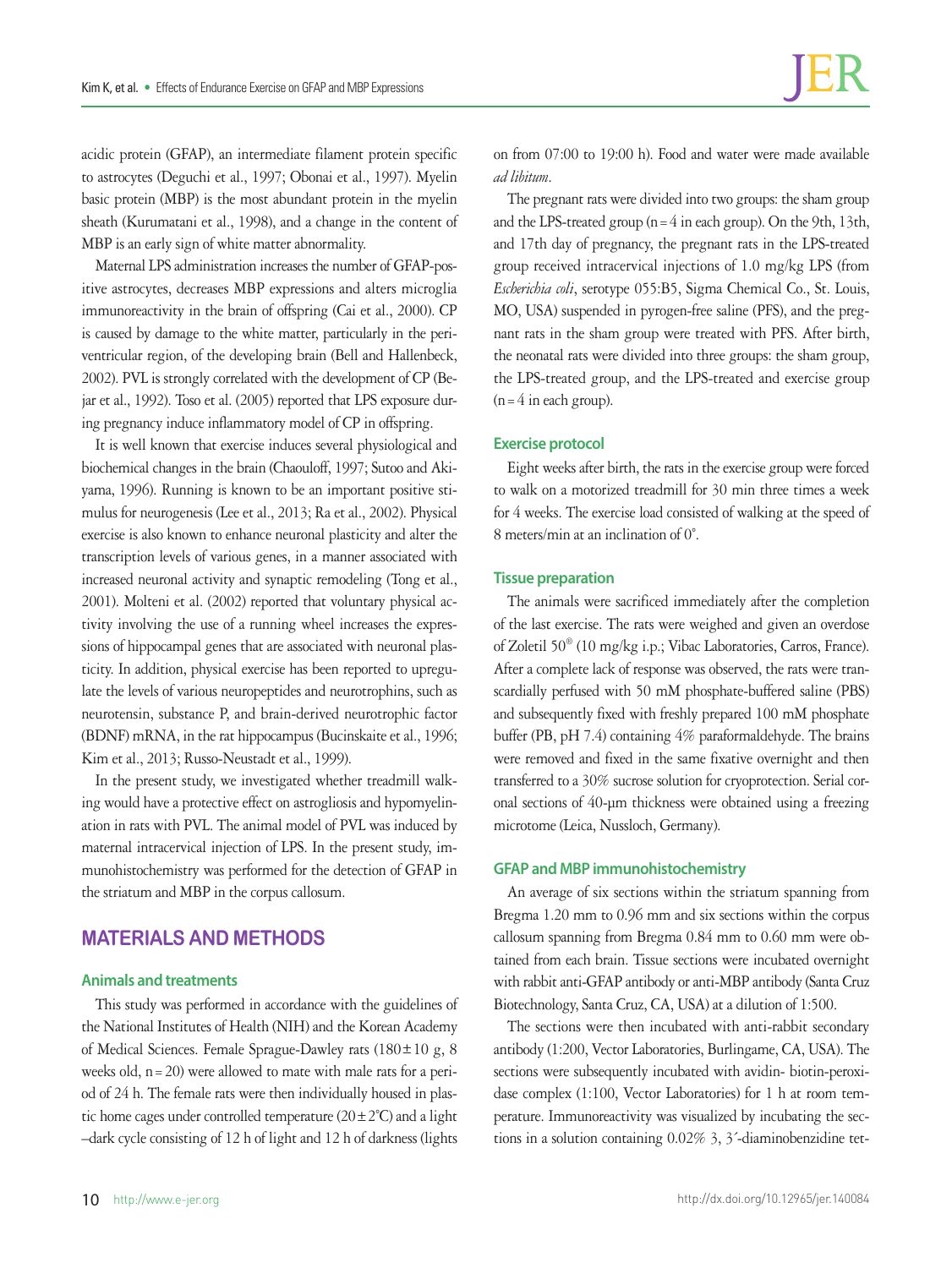rahydrochloride (DAB) and 0.03% H2O2 in 50 mM Tris-HCl (pH 7.6) for approximately 5 min. The sections were then washed three times with PBS and mounted onto gelatin-coated slides. The slides were air-dried overnight at room temperature, and coverslips were mounted using Permount® (Fisher Scientific, New Jersey, NJ, USA).

### **Data analysis**

The intensities of GFAP and MBP staining were quantitatively assessed using a microdensitometrical method based on optical density (the mean gray scale) with the use of an image analyzer (Multiscan, Fullerton, CA, USA). Before starting the image analysis, the light source was adjusted to the brightness that generated the best possible contrast between immunopositive and immunonegative cells.

Statistically significant differences were determined by one-way analysis of variance (ANOVA) followed by Duncan's *Post-hoc* analysis. The results were expressed as the mean±standard error of the mean (SEM). Differences were considered significant at  $P < 0.05$ .

# **RESULTS**

## **Effects of treadmill walking exercise on body weight in rats with maternal endotoxin-induced PVL**

Eight weeks after birth, the mean body weight of the rats was  $297 \pm 3.85$  g in the sham group,  $246 \pm 24.33$  g in the LPS-treated group, and  $299 \pm 2.00$  g in the LPS-treated and exercise group. After 4 weeks of exercise, the mean body weight of the rats was  $394 \pm 4.60$  g in the sham group,  $347 \pm 7.54$  g in the LPS-treated group,  $342 \pm 7.50$  g in the LPS-treated and exercise group. There was no significant difference in body weight between the groups.

### **Effect of treadmill walking exercise on GFAP expression in the striatum of rats with maternal endotoxin-induced PVL**

Photomicrographs of GFAP expression in the striatum are pre-

sented in Fig. 1. The optical density of the GFAP-positive cells in the striatum was  $56.89 \pm 0.89/\text{mm}^2$  in the sham group,  $60.29 \pm$ 0.36/mm<sup>2</sup> in the LPS-treated group, and  $57.77 \pm 0.14$ /mm<sup>2</sup> in the LPS-treated and exercise group (Fig. 2). The results of the present study revealed that GFAP expression in the striatum was significantly increased in the LPS-treated group and that treadmill exercise suppressed the LPS-induced increase in GFAP expression.

## **Effect of treadmill walking exercise on MBP expression in the corpus callosum of rats with maternal endotoxininduced PVL**

Photomicrographs of MBP expression in the corpus callosum are presented in Fig. 3. The optical density of the MBP-positive cells in the corpus callosum was  $106.70 \pm 3.49/\text{mm}^2$  in the sham group,  $93.30 \pm 2.00/\text{mm}^2$  in the LPS-treated group, and  $103.12$ ±2.16/mm2 in the LPS-treated and exercise group (Fig. 4). The



**Fig. 2.** Effect of treadmill walking exercise on the expression of glial fibrillary acidic protein (GFAP) in the striatum of rats with maternal endotoxin-induced periventricular leukomalacia (PVL). (A) Sham group, (B) lipopolysaccharide (LPS) treated group, (C) LPS-treated and exercise group. The data are presented as the mean± SEM. \*Represents *P*< 0.05 compared to the sham group. # *P*< 0.05 compared to the LPS-treated group.



**Fig. 1.** Photomicrographs of glial fibrillary acidic protein (GFAP)-positive cells in the striatum. The scale bar represents 250 μm.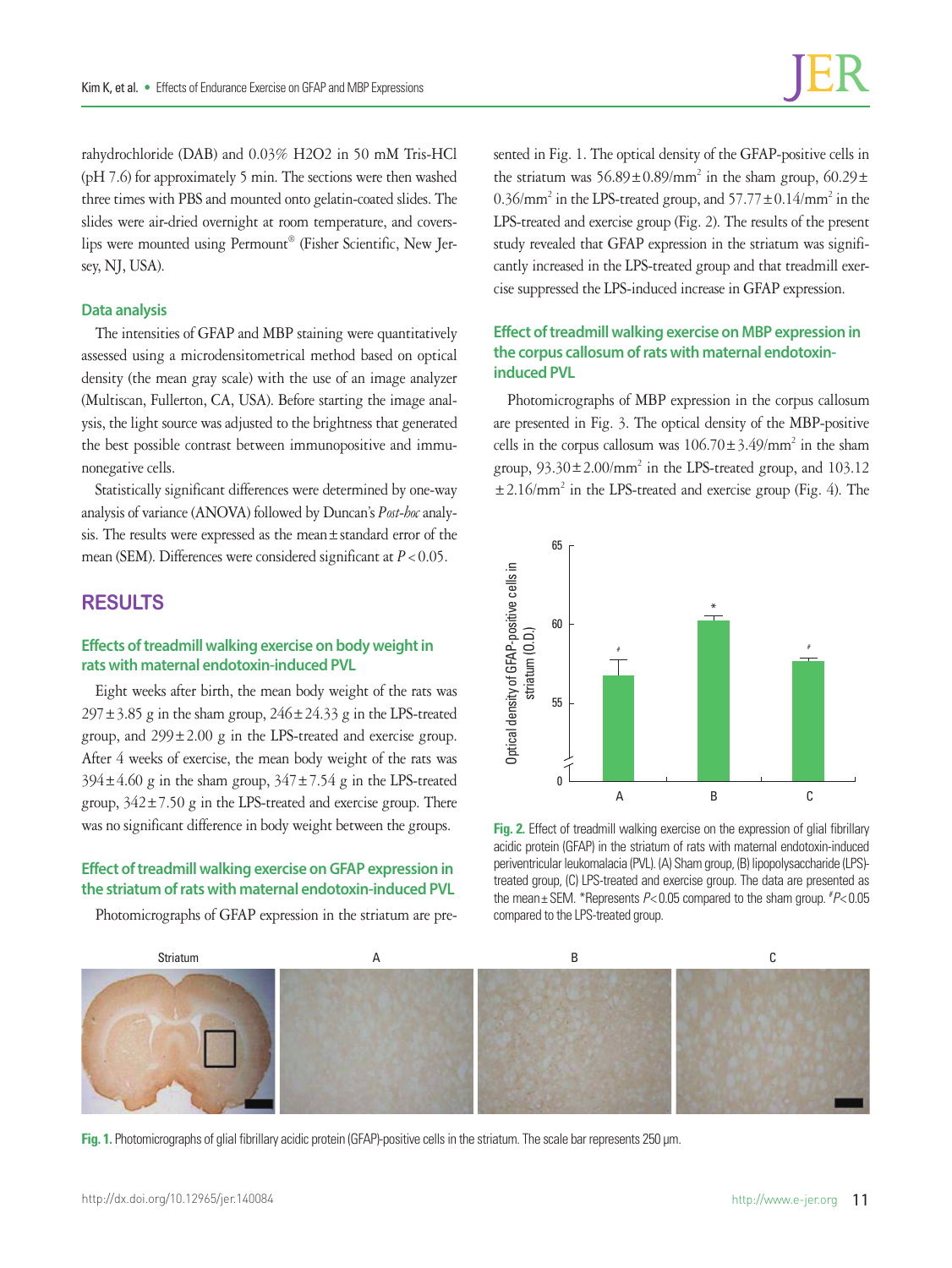

**Fig. 3.** Photomicrographs of myelin basic protein (MBP)-positive cells in the corpus callosum. The scale bar represents 250 μm.



**Fig. 4.** Effect of treadmill walking exercise on the expression of myelin basic protein (MBP) in the corpus callosum of rats with maternal endotoxin-induced periventricular leukomalacia (PVL). (A) Sham group, (B) lipopolysaccharide (LPS) treated group, (C) LPS-treated and exercise group. The data are presented as the mean± SEM. \*Represents *P*< 0.05 compared to the sham group. # *P*< 0.05 compared to the LPS-treated group.

results of the present study showed that the expression of MBP in the corpus callosum was significantly suppressed in the LPS-treated group and that treadmill exercise alleviated the LPS-induced suppression of MBP expression.

## **DISCUSSION**

Maternal infection as well as increased levels of pro-inflammatory cytokines in amniotic fluid and fetal blood is associated with preterm birth and neonatal neurological disorders (Goepfert et al., 2004; Zlokovic et al., 2005). White matter injury, especially such as PVL, is a common form of prenatal brain injury occurring in the immature babies, which results in life-long disorders of movement, posture, and cognition. The pathogenesis of PVL is multifactorial and likely involves in ischemia-reperfusion, formation of reactive oxygen and nitrogen species, glutamate exitotoxicity, impairment of myelination due to loss of oligodendrocytes, apoptotic cell death, microglial activation, and maternal or fetal infection (Adams-Chapman, 2006; Leviton and Dammann, 2004). PVL is known as the major antecedent disorder developing to CP (Yesilirmak et al., 2007). Several animal models have been established to study the mechanisms of PVL and to search the therapeutic potential of candidate agents (Adams-Chapman, 2006). One of the widely used animal models for PVL can be achieved by administration of LPS to pregnant animals (Cai et al., 2004; Hagberg et al., 2002).

In the present results, intracervical injection of LPS into the maternal rats induced astrogliosis in the striatum of rats that was represented by enhanced expression of GFAP in the striatum. Many studies have shown that PVL is closely associated with the increased number of GFAP-positive astrocytes in the white matter lesion of infant brains (Deguchi et al., 1997; Obonai et al., 1997). Therefore, the increased GFAP content in the neonatal rat brain after maternal LPS administration is an indication of potential role of cytokines in mediating maternal infection and induction of PVL in newborn infants.

In the present results, intracervical injection of LPS into the maternal rats induced hypomyelination in the corpus callosum of rats, that was represented by suppressed expression of MBP in the corpus callosum. MBP is the most abundant protein in the myelin sheath. One possible reason for the reduced MBP staining is a reduction MBP production by the oligodendrocyte or a reduction in the number of oligodendrocytes after maternal LPS treatment. Reduced myelination and oligodendrocytes are concomitantly observed in the infant brains with PVL (Wang et al., 2006).

In the present results, we investigated the effects of treadmill walking exercise on astrogliosis and hypomyelination in rats with PVL. Treadmill walking exercise suppressed LPS-induced astrogliosis in the striatum and alleviated LPS-induced hypomyelination in the corpus callosum of the rats with PVL. The present study revealed that treadmill walking exercise is effective for the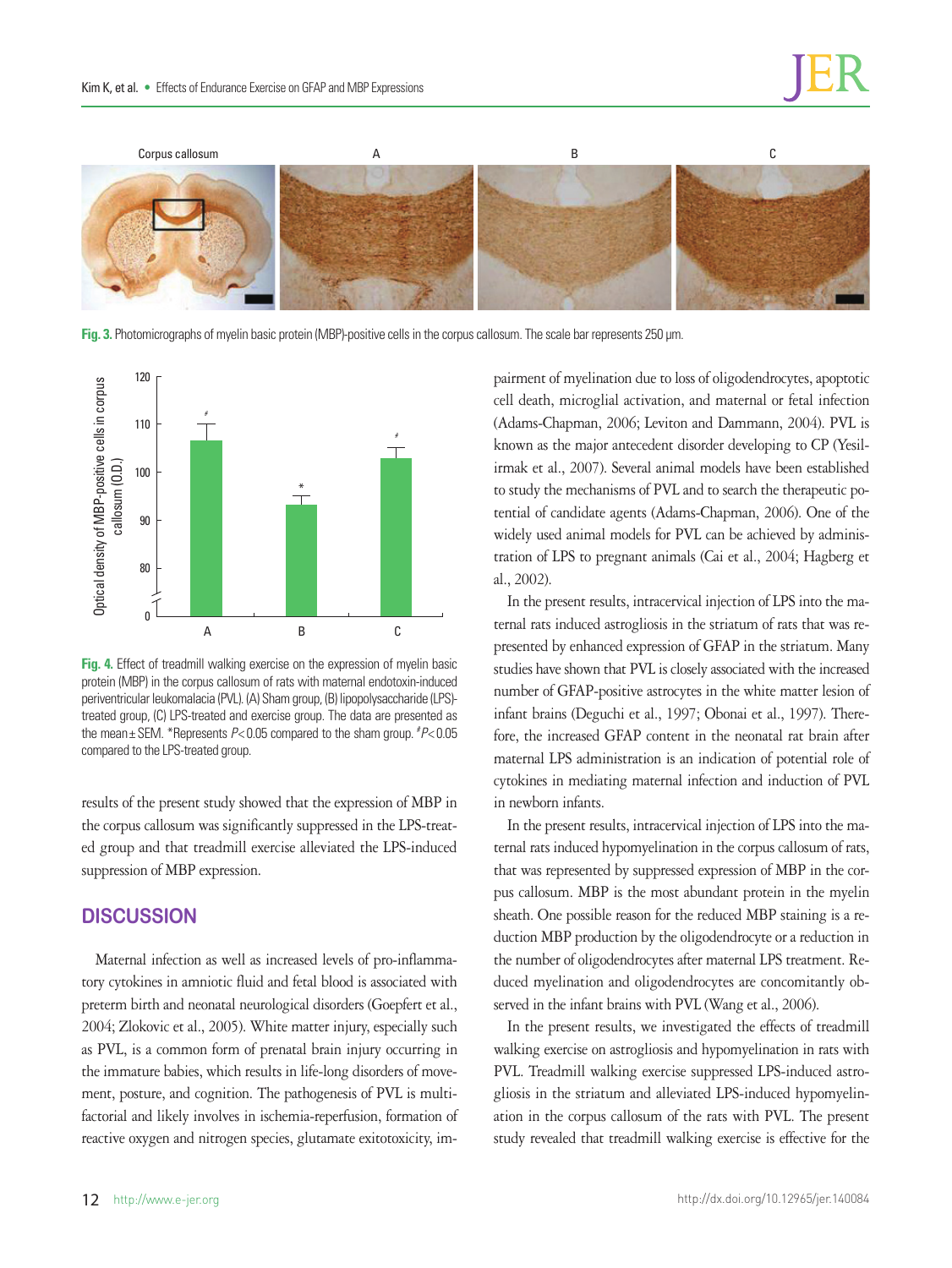suppressing astrogliosis and hypomyelination associated with PVL. In the present study, we showed that treadmill walking exercise may be effective therapeutic strategy for alleviating the detrimental effects of CP.

# **CONFLICT OF INEREST**

No potential conflict of interest relevant to this article was reported.

# **ACKNOWLEDGMENTS**

This work was supported by the research grant of the Jeju National University in 2011.

## **REFERENCES**

- Adams-Chapman I. Neurodevelopmental outcome of the late preterm infant. Clin Perinatol 2006;33:947-964.
- Adams-Chapman I, Stoll BJ. Neonatal infection and long-term neurodevelopmental outcome in the preterm infant. Curr Opin Infect Dis 2006; 19:290-297.
- Balasingam V, Tejada-Berges T, Wright E, Bouckova R, Yong VW. Reactive astrogliosis in the neonatal mouse brain and its modulation by cytokines. J Neurosci 1994;14:846-856.
- Bejar RF, Vaucher YE, Benirschke K, Berry CC. Postnatal white matter necrosis in preterm infants. J Perinatol 1992;12:2-8.
- Bell MJ, Hallenbeck JM. Effects of intrauterine inflammation on developing rat brain. J Neurosci Res 2002;70:570-579.
- Bucinskaite V, Theodorsson E, Crumpton K, Stenfors C, Ekblom A, Lundeberg T. Effects of repeated sensory stimulation (electro-acupuncture) and physical exercise (running) on open-field behaviour and concentrations of neuropeptides in the hippocampus in WKY and SHR rats. Eur J Neurosci 1996;8:382-387.
- Cai Z, Pan ZL, Pang Y, Evans OB, Rhodes PG. Cytokine induction in fetal rat brains and brain injury in neonatal rats after maternal lipopolysaccharide administration. Pediatr Res 2000;47:64-72.
- Chaouloff F. Effects of acute physical exercise on central serotonergic systems. Med Sci Sports Exerc 1997;29:58-62.
- Deguchi K, Oguchi K, Takashima S. Characteristic neuropathology of leukomalacia in extremely low birth weight infants. Pediatr Neurol 1997;16:296-300.
- Goepfert AR, Andrew WW, Carlo W, Ramsev PS, Cliver SP, Goldenberg RL et al. Umbilical cord plasma interleukin-6 concentrations in preterm infants and risk of neonatal morbidity. Am J Obstet Gynecol 2004;191:

1375-1381.

- Hagberg H, Peebles D, Mallard C. Models of white matter injury: Comparison of infectious, hypoxic-ischemic, and excitotoxic insults. Ment Retard Dev Disabil Res Rev 2002;8:30-38.
- Kim SE, Ko IG, Park CY, Shin MS, Kim CJ, Jee YS. Treadmill and wheel exercise alleviate lipopolysaccharide-induced short-term memory impairment by enhancing neuronal maturation in rats. Mol Med Rep 2013;7:31-36.
- Lee SW, Kim YS, Jun TW, Seo JH, Kim K, Shin MS, Kim CJ. The impact of duration of one bout treadmill exercise on cell proliferation and central fatigue in rats. J Exerc Rehabil 2013;9:463-469.
- Kurumatani T, Kudo T, Ikura Y, Takeda M. White matter changes in the gerbil brain under chronic cerebral hypoperfusion. Stroke 1998;29:1058- 1062.
- Leviton A, Dammann O. Coagulation, inflammation, and the risk of neonatal white matter damage. Pediatr Res 2004;55:541-545.
- Maxwell WL, Follows R, Ashhurst DE, Berry M. The response of the cerebral hemisphere of the rat to injury. Philos Trans R Soc Lond B Biol Sci 1990;328:501-513.
- Molteni R, Ying Z, Gomez-Pinilla F. Differential effects of acute and chronic exercise on plasticity-related genes in the rat hippocampus revealed by microarray. Eur J Neurosci 2002;16:1107-1116.
- Obonai T, Asanuma M, Mizuta R, Horie H, Tanaka J, Takashima S. Evidence of brain ischemia in early neonatal sudden death syndrome. Neuropediatrics 1997;28:145-148.
- Ra SM, Kim H, Jang MH, Shin MC, Lee TH, Lim BV, Kim CJ, Kim EH, Kim KM, Kim SS. Treadmill running and swimming increase cell proliferation in the hippocampal dentate gyrus of rats. Neurosci Lett 2002; 333:123-126.
- Russo-Neustadt A, Beard RC, Cotman CW. Exercise, antidepressant medications, and enhanced brain derived neurotrophic factor expression. Neuropsychopharmacology 1999;21:679-682.
- Sutoo DE, Akiyama K. The mechanism by which exercise modifies brain function. Physiol Behav 1996;60:177-181.
- Tong L, Shen H, Perreau VM, Balazs R, Cotman CW. Effects of exercise on gene-expression profile in the rat hippocampus. Neurobiol Dis 2001;8:1046-1056.
- Toso L, Poggi S, Park J, Einat H, Roberson R, Dunlap V, et al. Inflammatory-mediated model of cerebral palsy with developmental sequelae. Am J Obstet Gynecol 2005;193:933-941.
- Wang X, Rousset CI, Hagberg H, Mallard C. Lipopolysaccharide-induced inflammation and perinatal brain injury. Semin Fetal Neonatal Med 2006;11:343-353.
- Wozniak DF, Hartman RE, Boyle MP, Vogt SK, Brooks AR, Tenkova T, Young C, Olney JW, Muglia LJ. Apoptotic neurodegeneration induced